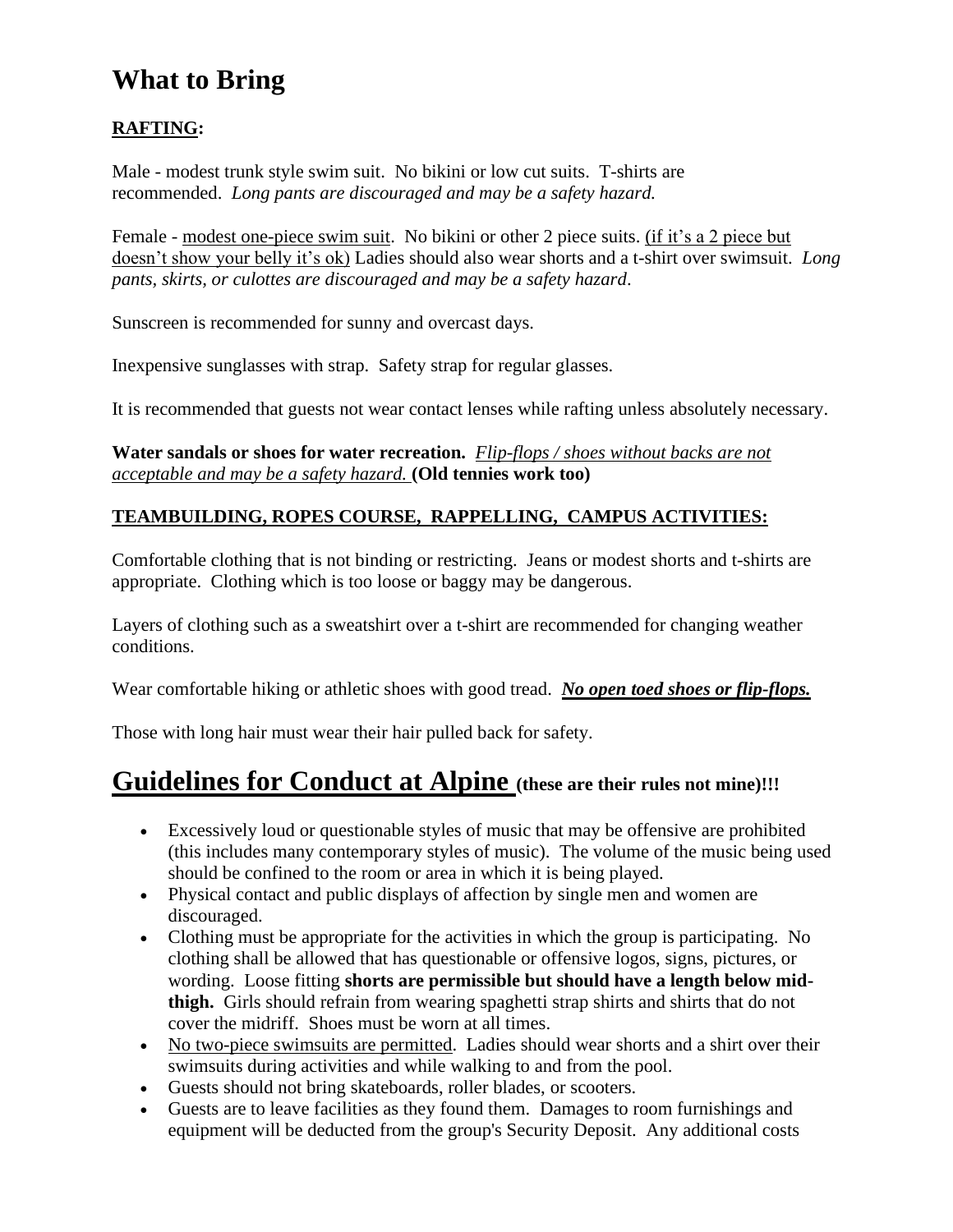above the amount of the Security Deposit will be billed to the group leader or to the group organization. Group leaders are to monitor excessive dirt and trash from their group. Water fights and shaving cream battles are forbidden.

- Curfew times for overnight guests are to be observed. Curfew is 11:30 PM each night. You must be in your overnight accommodations area by this time. For the safety and consideration of all guests and staff, we request lights out by midnight.
- In consideration of all our guests, we request that quiet hours be observed 11:30 pm 7:00 am.

© 2022 Alpine Ministries

## **Other things to pack:**

Refillable water bottle Snacks/Drinks **(NO energy Drinks will be allowed Monday – Wednesday for health and safety reasons)** Bath & Beach Towels **Bible** Clothing for 7 days (Nice cloths for the museum and dinner) Jacket or hoodie, at least 1 pair long pants (Be prepared for all temperatures. We will be in the mountains, so mornings and evenings are cool but afternoon is hot.) Pillow Twin size bedding or Sleeping bag, Modest PJ's, Toiletries Spending Money, Money for meals Cell phones, Books & Game systems are ok (We want you to interact with each other) So please no headphones for the games. Insect repellent & Sunscreen (as mentioned above) Meds. Bike, work out, mechanic type gloves, for High Ropes (Optional) \$MONEY\$ for meals OTR You will have **5 meals** to cover on your own. Possible stops at: BWW, McDonald's, **Tim Horton's**, Taco Bell, Subway, Mom & Pop local fare.

# **Special Notes:**

All participants should bring any necessary medications with them, including inhalers, required prescriptions, allergy medications, or bee sting allergy kits.

Participants may also want to have insect repellant on trips.

Guests that wear contact lenses may want to consider wearing glasses on trips or carry a travel size solution kit for activities.